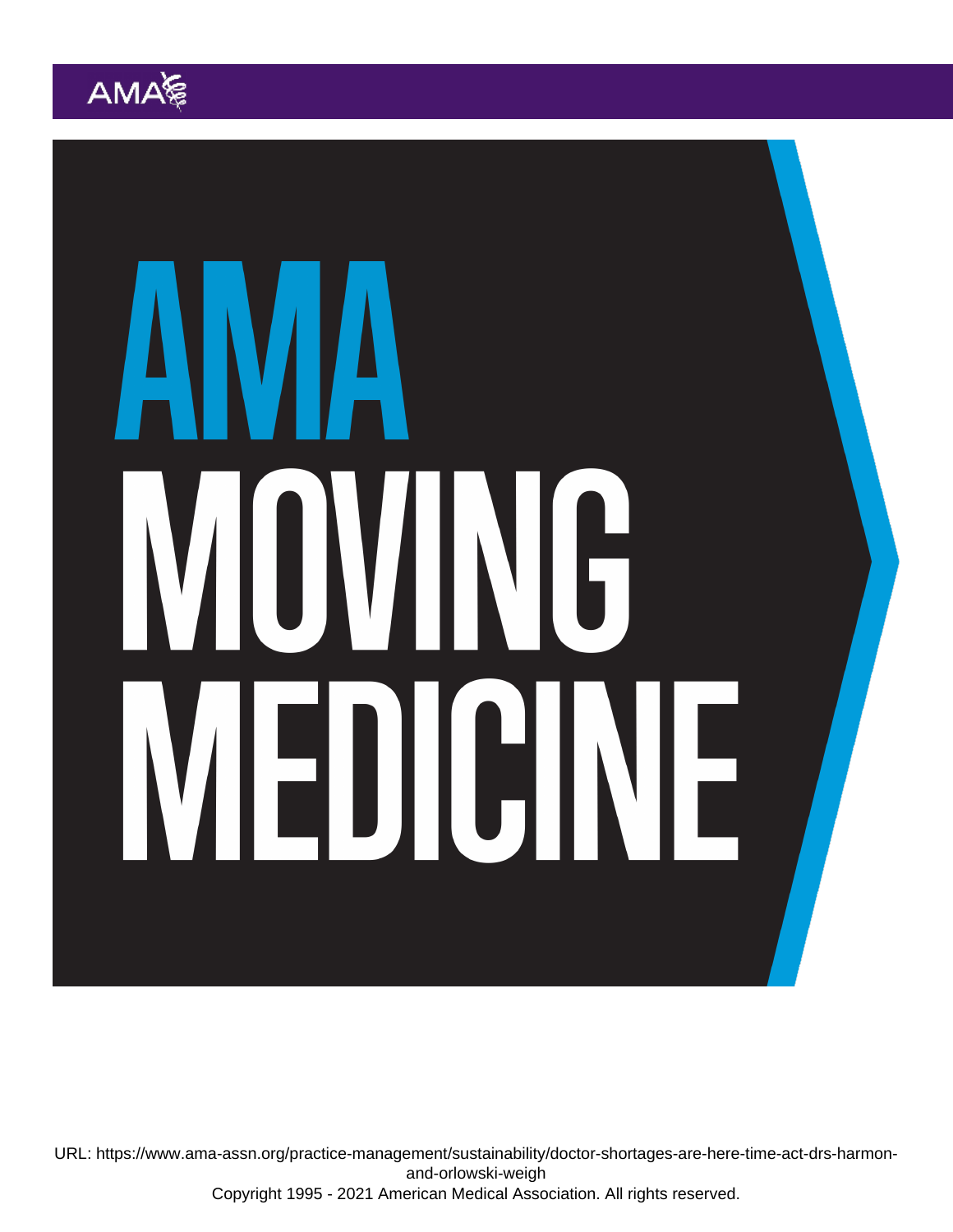AMA Moving Medicine

Doctor shortages are here— time to act, Drs. Harmon and Orlowski weigh in

Apr 13, 2022

- **Listen on Simplecast**
- **Listen on Apple Podcasts**
- **Listen on Spotify**

## Featured topic and speakers

Two of America's most influential physician voices, AMA President [Gerald E. Harmon, MD](https://www.ama-assn.org/about/board-trustees/gerald-e-harmon-md), and Janis M. Orlowski, MD, the AAMC's chief health care officer—detail what's driving the physician shortage, how the pandemic's exacerbating it and how it can be overcome.

## Speakers

- Gerald E. Harmon, MD, president, AMA
- Janis M. Orlowski, MD, chief health care officer for the Association of American Medical **Colleges**

## Host

Todd Unger, chief experience officer, American Medical Association

Listen to the episode on the go on [Apple Podcasts,](https://podcasts.apple.com/us/podcast/doctor-shortages-are-here-time-to-act-drs-harmon-and/id1428853046?i=1000557455636) [Spotify](https://open.spotify.com/episode/7Kq8siGmNaQpHDiO6yKG1n?si=5044a412aabd4d44) or [anywhere](https://ama-moving-medicine.simplecast.com/episodes/doctor-shortages-are-here-time-to-act-drs-harmon-and-orlowski-weigh-in) podcasts are available.

## **Transcript**

Unger: In 2021, the Association of American Medical Colleges, or AAMC, released a report indicating a grim physician shortage in our nation's future. AAMC anticipates a shortage—within a dozen years—of up to one hundred twenty-four thousand physicians.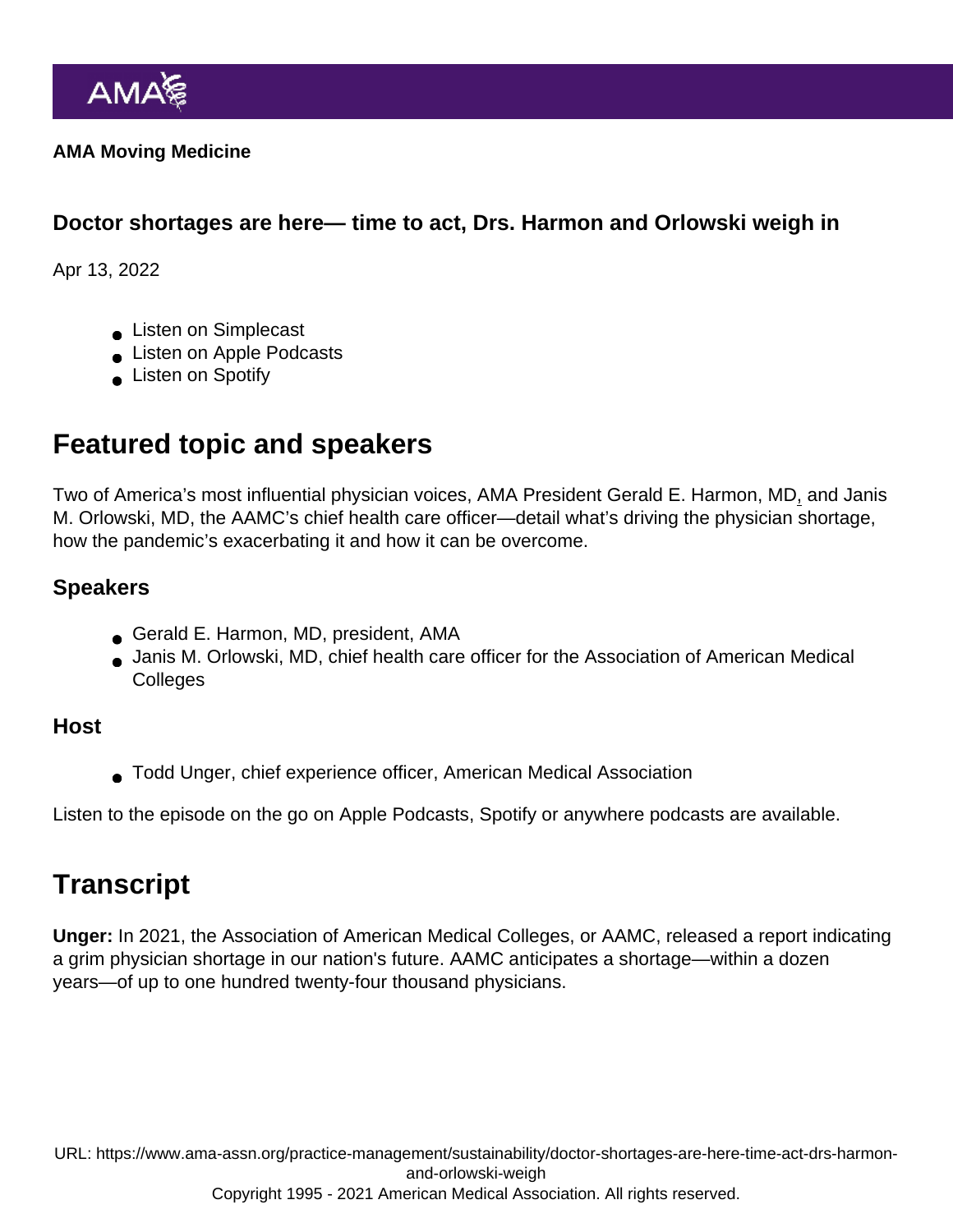In this episode of Moving Medicine, AMA President Dr. Gerald Harmon is joined by Dr. Janis Orlowski, chief health care officer at the AAMC. They discuss the complexities of the report, what's driving these trends as well as possible pathways for solutions.

Here's Dr. Harmon.

Dr. Harmon: Thank you, Todd. Hello and welcome to AMA Moving Medicine. Today, I'm joined by Dr. Janis Orlowski, chief health officer at the Association of American Medical Colleges to discuss the continuing trends that show we're headed for a significant physician shortage in the years ahead, what it means for medicine and for our health care system, and what can be done to address it. Welcome, Janis. It's a real pleasure to speak with you today.

Dr. Orlowski: Thank you very much, Dr. Harmon. Thanks for having me and thank you to the AMA. Look forward to our conversation.

Dr. Harmon: Dr. Orlowski, AAMC's report from last June, the complexities of physician supply and demand, it really paints a pretty grim picture of the future of American health care with a physician shortage of up to 124,000 by 2034, just 12 short years away. What does the AAMC research say is driving this shortage?

Dr. Orlowski: Well, you're right. We are concerned about it and that is why we are trying to address the issue. The main two factors that are affecting this are, first of all, the growth in the U.S. population. So, we are using U.S. Census numbers. We see the growth in the U.S. population and that's a big factor. And number two, right behind it is the aging of the population. So, we really have the baby boom. They're in their sixties to seventies, maybe a decade plus or minus on either side. And we know that individuals consume more health care after the age of 60. So, we've got a very big generation that is moving over the age of 60. Those are the two biggest factors.

Dr. Harmon: I have to ask what concerns you the most about these findings? How might patients experience this physician shortage if it's not solved? And how would the entire health care system experience it? I know those are broad ranging questions but I'm interested in the crystal ball that you might have to give us some insight into this.

Dr. Orlowski: Well, we talk about a worsening physician shortage but I want to make sure that people understand that there's a physician shortage today. And we actually work and utilize the federal government's numbers that come out of HRSA, which say that there is a shortage right now. They have a defined both the primary shortage as well as a behavioral health, a psychiatry shortage.

But I think the way that it will manifest is that people will have increasing difficulty accessing health care and accessing physicians. That's what we're going to see. And I know that you probably anecdotally have heard the story where someone needed to see a specialist and it took six weeks or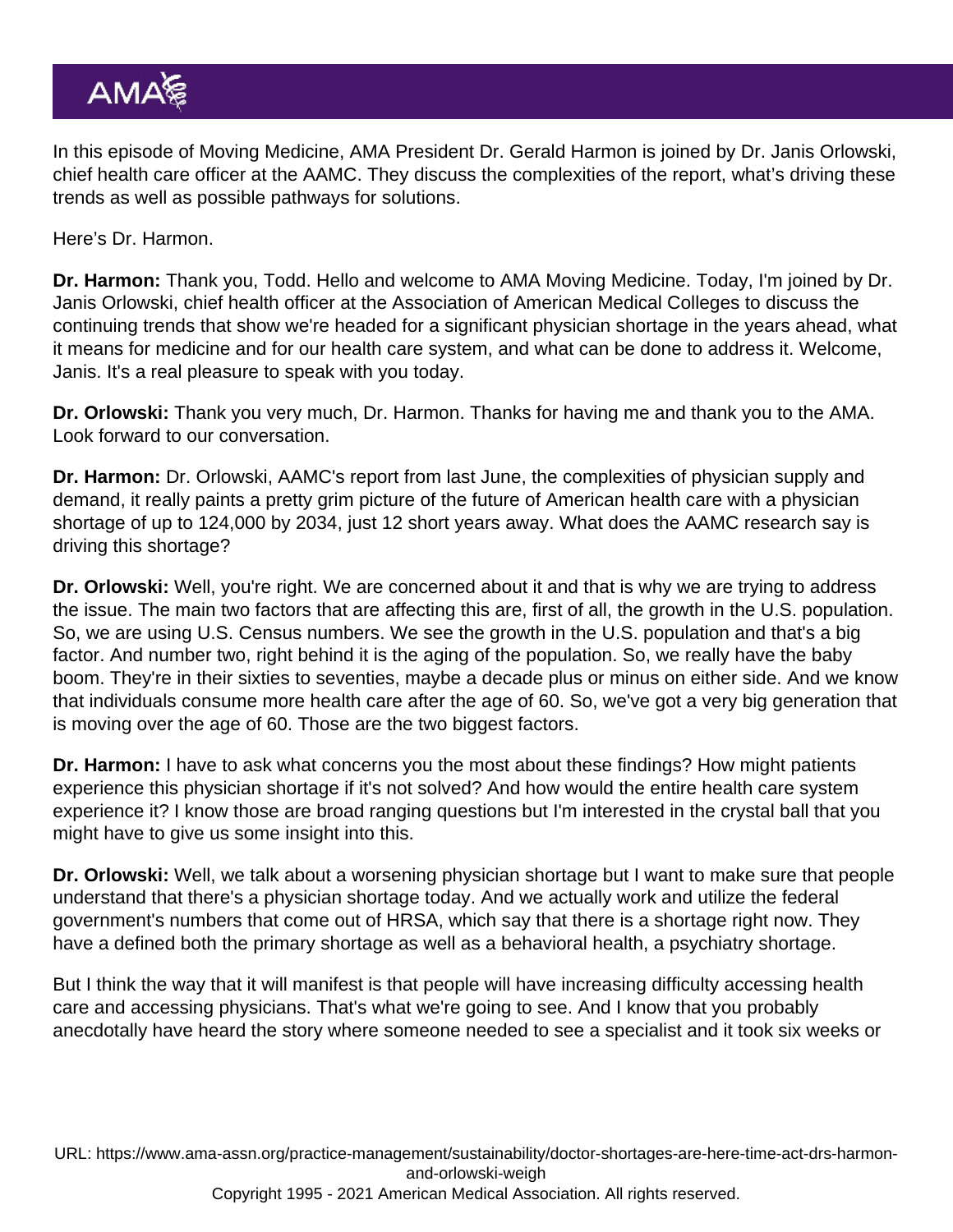eight weeks to see a cardiologist or a G.I. specialist or whatever. And I think that access is going to continue to be more and more difficult.

Dr. Harmon: You know, and I'll tell you anecdotally as a family medicine specialist myself, I find that those issues as you indicate, they're present with me now. So, I have to manage the expectations of my patients and my personal expectations when I make referrals to various specialists, just because they're not as geographically close and there are not as many as I need for the particular urgency of the situation. It is quite a challenge.

Now the AAMC has really similar reports over the many years. And how are perhaps the factors today driving these trends any different than they might have been a generation ago?

Dr. Orlowski: So maybe two or three things that I can point out. First of all, in the early 2000s when the AAMC talked about the fact that we were going to experience a physician shortage, they called for medical schools to increase their number of matriculates, number of students. And so, what we've seen since about the mid-2000s, say 2005 or so, we had maybe about 125 MD-granting medical schools and we're now up to 155. And so, we've seen both an increase in the number of medical schools, as well as a number of medical schools that were present, that were in existence, they've increased their class size.

So, on the MD side, we're actually seeing more than a 35% increase in the number of matriculates, which is great. On the DO side, what we're seeing is an even greater expansion as you take a look at a percentage. Now DOs, they had a smaller number of matriculates but we've seen that they've doubled in size. So, both on the MD, as well as the DO side, we have seen an increase in the number of matriculates. Now it'll get us later into the question of—can everyone get a residency program? And we can talk about that.

But the second thing that I would tell you as we take a look at these numbers is, as we look at them, we are seeing difference in different areas. So let me tell you. In rural America, we are seeing not only a primary care shortage but we're all also seeing a general surgeon shortage. So that's an example. Depending upon where you are in the country, there may be difficulty getting to different specialties. And even though we don't often talk about it, there is a problem also in urban settings. And so, people have difficulty accessing primary care and accessing specialty care. And that's probably a combination of insufficient number of physicians but also insufficient access to insurance and other factors.

But those are the two things that we see are shifting over the last couple of years. And as you said, we used to do this report every three to five years. Now we're doing it annually because we believe that these are numbers that are important and that we must address.

Dr. Harmon: Thank you, Janis. And you're exactly right. The urgency is now. And I think the AMA has had position statements. The AAMC has been very gracious in supporting our reports and yours. But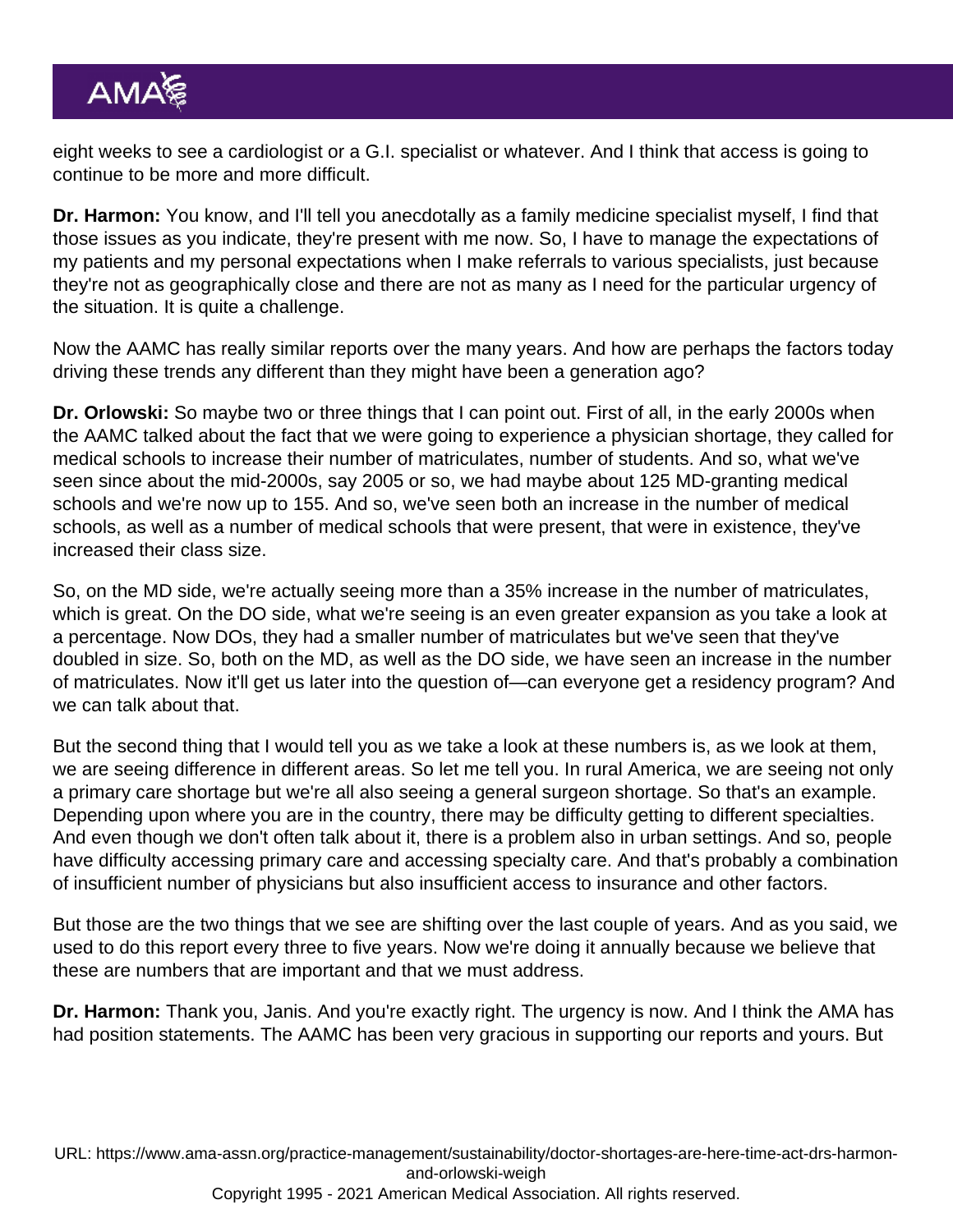I'm also hearing from colleagues that not only we're not producing enough physicians and in various specialties but we're also having a retention issue. I talk to a lot of my colleagues and they're considering leaving the profession. We've had data from AMA's own polls that show, almost independent of the COVID pandemic, as many as 20% of physicians are planning on leaving the profession within the next 24 months and a substantial number are talking about reducing their access and hours.

There are a couple of reasons that they offer to me. They're burned out, a common thing. They're fatigued both emotionally and physically, and they're overwhelmed with the burden of practicing medicine, just the impediments that we face as practicing physicians every day, the barriers to delivering care in an quality manner from electronic records to prior authorization, to the cost of medications. It's just an ongoing assault on all of us as providers and they're really getting discouraged. What is the AAMC hearing from physicians that you talk with about the reasons they're considering leaving the profession?

Dr. Orlowski: We're hearing exactly what you're hearing. We did a study, which we call the National Sample Survey of Physicians. We do that every couple of years and it becomes a baseline work for our work on the physician workforce. And we are hearing exactly that. Because of the burden, because of the difficulties in continuing to practice, because of well-being issues, people are either leaving the profession or they're cutting back their hours.

Our last national sample survey of physicians was done just a couple of months before the pandemic, in the fall of 2019. And so, we actually are launching right now, a national sample survey to take a look at those numbers immediately after COVID. And we are a little bit anxious about that survey and think that we are going to continue to see worsening of the trends of people leaving.

One other thing that I would point out to you is that in the next five years, 35% of physicians will be of retirement age. And so, we've got, if it's not that people are wanting to cut back their hours in order for well-being or they're frustrated by practice, we're actually just seeing physicians are getting older and getting to the point of retirement. So that number depends because physicians tended to work longer. So, as we take a look at retirement, we might have 20 to 35% of the workforce just leaving because it's that time in their life.

Dr. Harmon: I appreciate that. The pandemic, as you mentioned, and I would be concerned about what our new studies might show as we measure, if we can measure, the impact of the pandemic on our physician workforce. I'll tell you, I rotated with, and up here I actually rotated as an inpatient hospitalist with our teaching service and our family medicine residents here in my small health care system. And in the midst of a surge last fall, just after we had, unfortunately, a bunch of summer exposure to more and more coronavirus patients, we were over overwhelmed in our inpatient system. A lot of my young doctor colleagues, my resident physicians, they're doing heroic work. They were working seven days a week, long hours in the day. And they were doing really good work but all of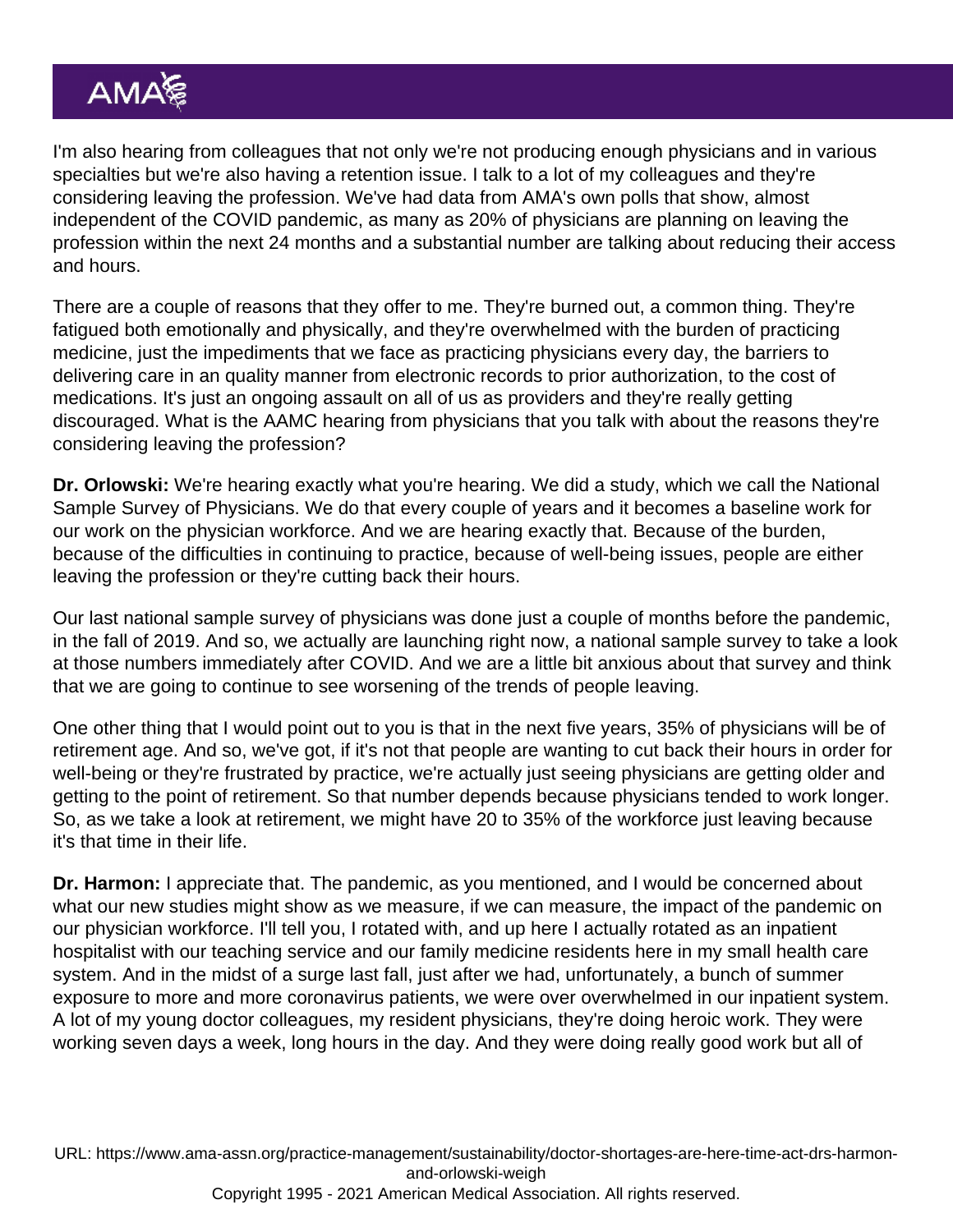them had a little bit of emotional and even physical weariness.

And they commented to me that they were very proud of their ability to become doctors. And they were very happy about their career choices but they were thinking perhaps that the frontline medicine, the emotional wear and tear was really starting to impact their career decision on specialty choice, practice types. And these are folks that are just beginning their medical career. So, I was real concerned about experiencing, what I would say from my military experience, was battle fatigue. They were having battle fatigue in COVID treatment and COVID response fatigue. Does the AAMC have a perspective? Have you been able to gather any impact of the pandemic on young physicians and even medical students?

Dr. Orlowski: Well, I'll tell you, I'm like you, Dr. Harmon, I rounded this morning and it's very interesting. I've never had so many discussions with other physicians about balance in your life and sort of well-being. And I think you're right. It's this fatigue that we're seeing from what we've all gone through in the pandemic. And I think that people are reevaluating the quality of their life, their profession. And I think that the number one issue right now for us is to take a look at physician wellbeing and making sure that physicians feel comfortable continuing to practice, that the irritations of practice are minimized.

I know during the last couple of years, we've had many conversations with the administration about decreasing regulation and looking at physician documentation needs. And those have been adjusted. The AMA has been a good partner as we have had these conversations to try to do that. We need to do more of that.

The one other thing that I would tell you that we're seeing is before the pandemic, we noted that if you compare millennial physicians, so physicians who are in their thirties, to physicians who are in their late fifties or sixties, we noticed a slight decrease in the number of hours that they work per week. It wasn't a lot per person. It was probably about four to five hours per week. But if you take four to five hours, times 200,000 physicians, that's a tremendous decrease in access to physicians.

And I think what we're seeing is as people join the profession, that not everyone is going to be willing to work 60, 70, 80 hours a week. I think, and probably for the best, there is this desire to have a balance to your lifestyle. The one ray of sunshine and I have to share this with you because I find it just wonderful to hear. As we took a look at admissions to medical school and people who filled out applications, a year ago during the absolute height of the COVID pandemic, we saw an 18% increase in the number of individuals who applied to medical school.

And I think the message is that they took a look at the work that we and our fellow physicians did and they took a look at the good we were doing to society, and the profession itself. And they said we want to be part of that. So, I think that there's a glimmer of hope as we see the tremendous increase in the number of applicants.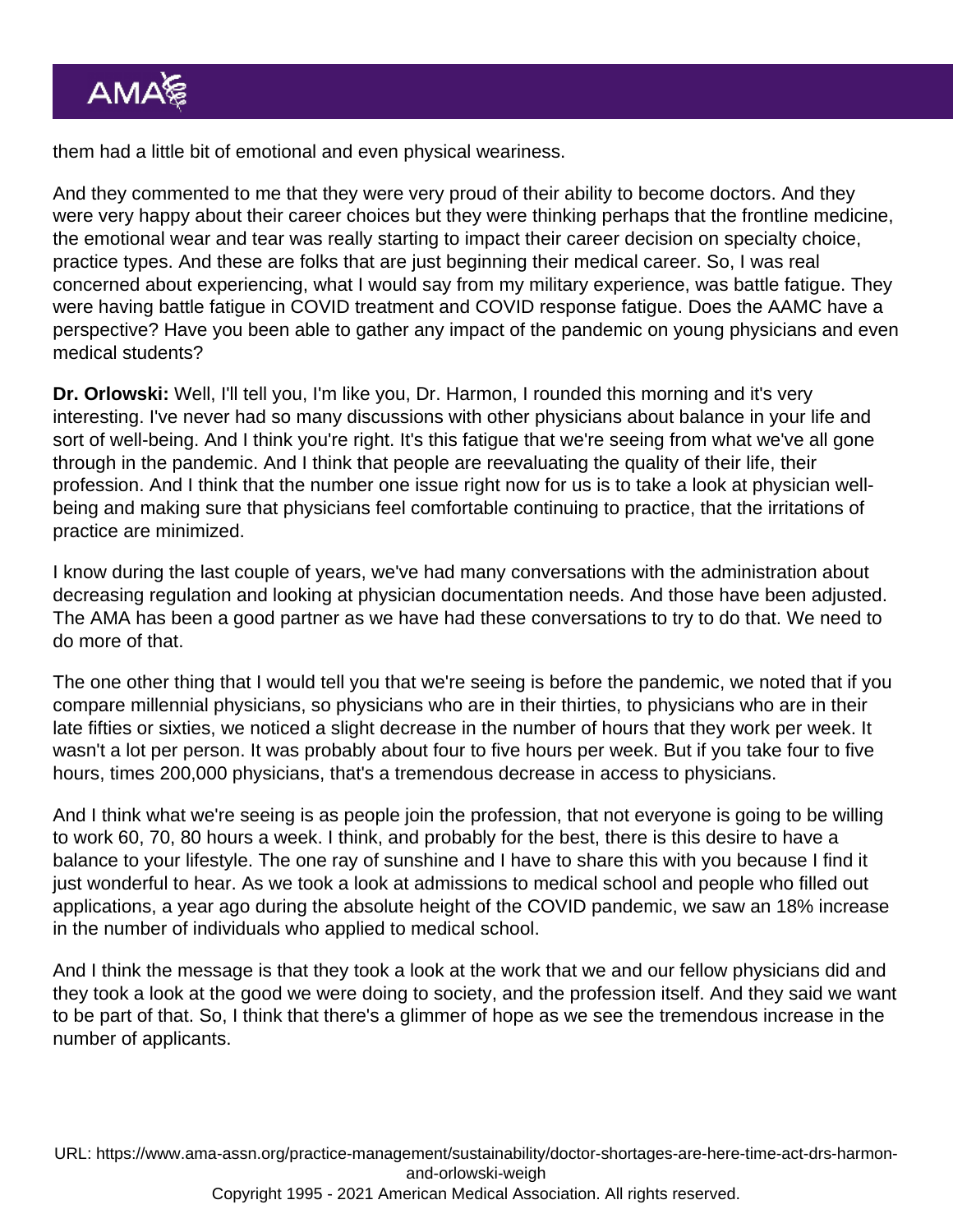Dr. Harmon: Well, that is, as you said, and I've had commentary to that effect too. If there are some silver linings to this cloud of the COVID pandemic, telemedicine is one. Innovative opportunities to take care of patients is another. And as you said, a renewed sense of purpose, that we're all looked at and looked at as the health care profession is a real admirable profession. So that may be one of the silver linings.

As we talk solutions, if we can Dr. Orlowski, there are short term and long-term strategies, and we've talked a little bit about asking the administration to reduce the administrative burdens. That's certainly short term but I also think there's some long-term opportunities too. Could you maybe tell us what the AAMC is thinking about as far as strategies that could be effective over the long haul, so that we can ensure we address the problem now but also don't face a similar one in the future?

Dr. Orlowski: So, I would say that our recommendations fall into a couple of areas. First of all, we know that medicine is a team sport right now. And I think what we have to do is continue to educate and continue to build strong teams. And that is a way for physicians to continue to practice at the top of their ability while being able to work with other pharmacists, dieticians, social workers, who are able to take on some responsibility in care of the patient. And I would tell you that one of the things, when I speak with rural America and people who are trying to attract physicians, what I say is try to make sure that you're not just trying to attract a physician but you're bringing together a solid team that can provide care. So, I think that is one thing.

The second thing that we have taken a look at is the different access to physician care. You mentioned telemedicine. I also think that there's other ways that we can be taking a look at how we can help physicians. There is electronic consults. There is electronic referrals. There's asynchronous ways that we can monitor patients. And I think that there's a number of different technology solutions, again, that the physician and his or her team can utilize to improve access, to improve oversight of the physician, without everything having to be a direct physician to patient experience. I know in doing telehealth myself, there are some things that I think are very good about it. And then others that I know it doesn't substitute for a face-to-face visit. But we're learning and teaching about that.

And then finally, as we have increased the number of medical school slots, we are asking the federal government to fund a greater number of residency slots. Medicare for more than 50 years has supported residency training. There is a section of President Biden's bill that recommends increasing the number of slots that are supported by the federal government and we believe that is needed. So, as we increase medical school matriculates, we need to increase the number of residencies that are supported. And I would say those three things—increase the number of residency slots, technology advancement and teamwork that is really integrated with a physician are the things that we can do to try and stave off this crisis.

Dr. Harmon: Thank you, Dr. Orlowski. Both of our organizations along with dozens of others are part of the Graduate Medical Education or GME Advocacy coalition and we've been supporting those type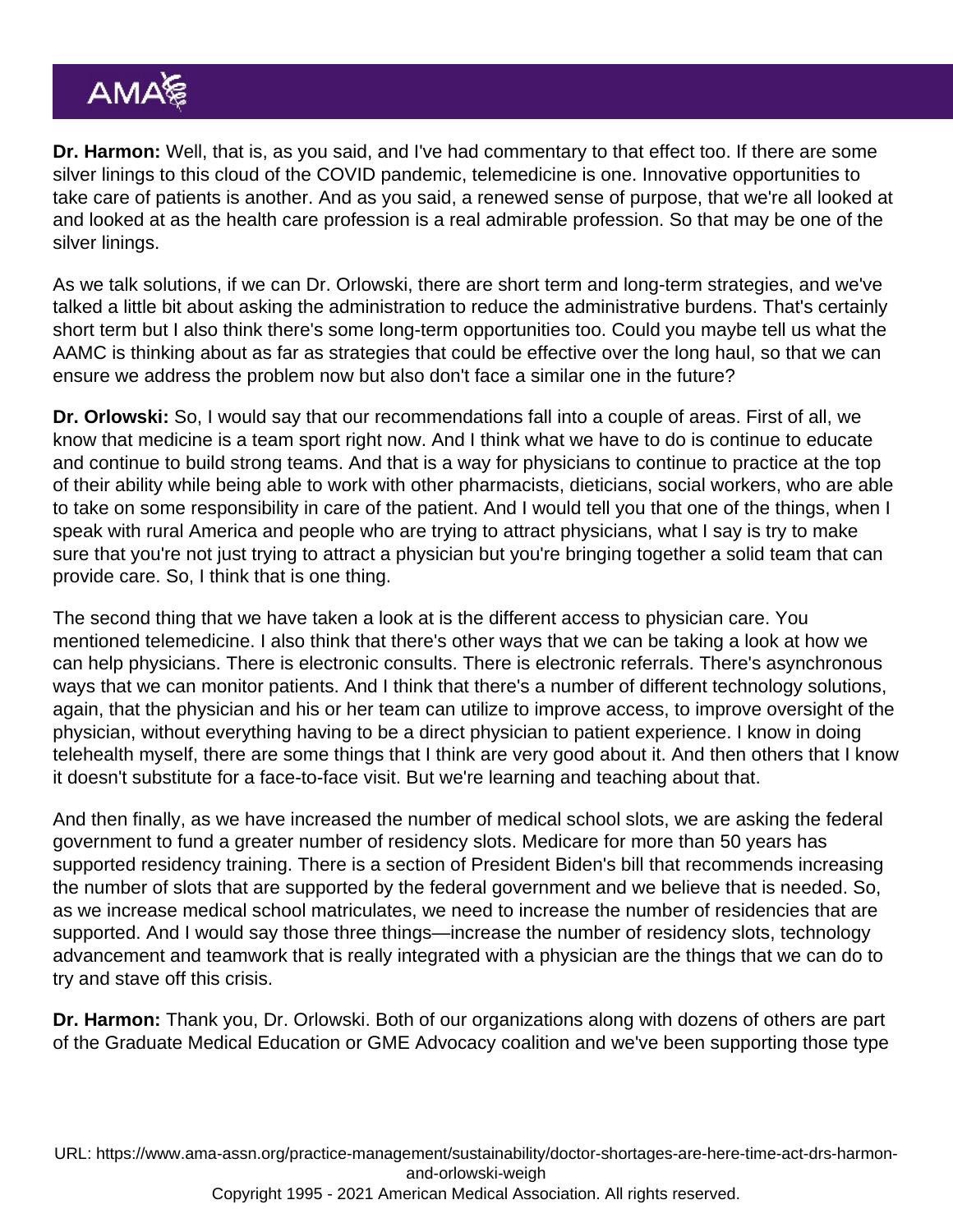of bills in Congress. You've mentioned some of the current activity and you're right. I recall that funding for a thousand new Medicare-supported GME slots has been included in the Consolidated Appropriations Act of 2021 and it calls for up to 200 positions being added annually with the stipulation, however, that no hospital can receive more than 25 new FTE residency positions in total. This is a step in the right direction but I've had public messaging on behalf of the AMA that says this is nowhere near sufficient.

Growth in the number of residency slots has stagnated since the Balanced Budget Act of 1997 and essentially capped the positions at existing programs. And so, the AAMC and AMA and others that are part of the coalition are working very hard to improve access for these several thousand medical school graduates who have to find a graduate medical education opportunity in order to become part of the physician workforce. And that's important.

I wonder. Do you think the other magic answers might include, and we talked about it—can we improve other access opportunities for medical students to practice in rural areas? Do you have some ideas what we might be able to do to encourage physicians to go into these physician shortage areas, like where I live in the rural area of South Carolina?

Dr. Orlowski: Absolutely. So, a year ago, a thousand GME slots were approved. And as you said, a thousand is step in the right direction but hardly substantial enough. So, we've got several thousand more that is in the president's budget right now. And besides those that are just straight up residency slots, the president's budget also includes some slots for people who are underserved, people of color, people who have had difficulty in paying for their education. And so, it's provided support, not just for medical school but also residency. So, there are a couple of different solutions to increase the number of residencies. So that I think is where we need to go. There's no doubt about it.

You mentioned then having clinical spots. As we talk to deans of medical schools, what they say is they are running short of training slots for residents and for medical students. And I think the ability for more people to be mentors and take on an educational role in training physicians is exactly what we needed. What we find is that if a medical student resident is trained, spends part of their training in a rural area, they are more likely to come back to that rural area. We also know that if we accept a medical school kid who graduated from a high school that was in a rural area or if there's family in a rural area.

So, I think we have to be very smart as we take a look at the diversity of the classes that we bring into medical school. So not only what's the gender and what's the diversity in race and ethnicity but what is the diversity that there is in geographic background. All of those factors need to be taken into account as we look at admissions to medical schools.

Dr. Harmon: You're right. And I see that in my rural area. If I get young, future physicians that have grown up in the area that have ties to the area, they're very much inclined to come back, whatever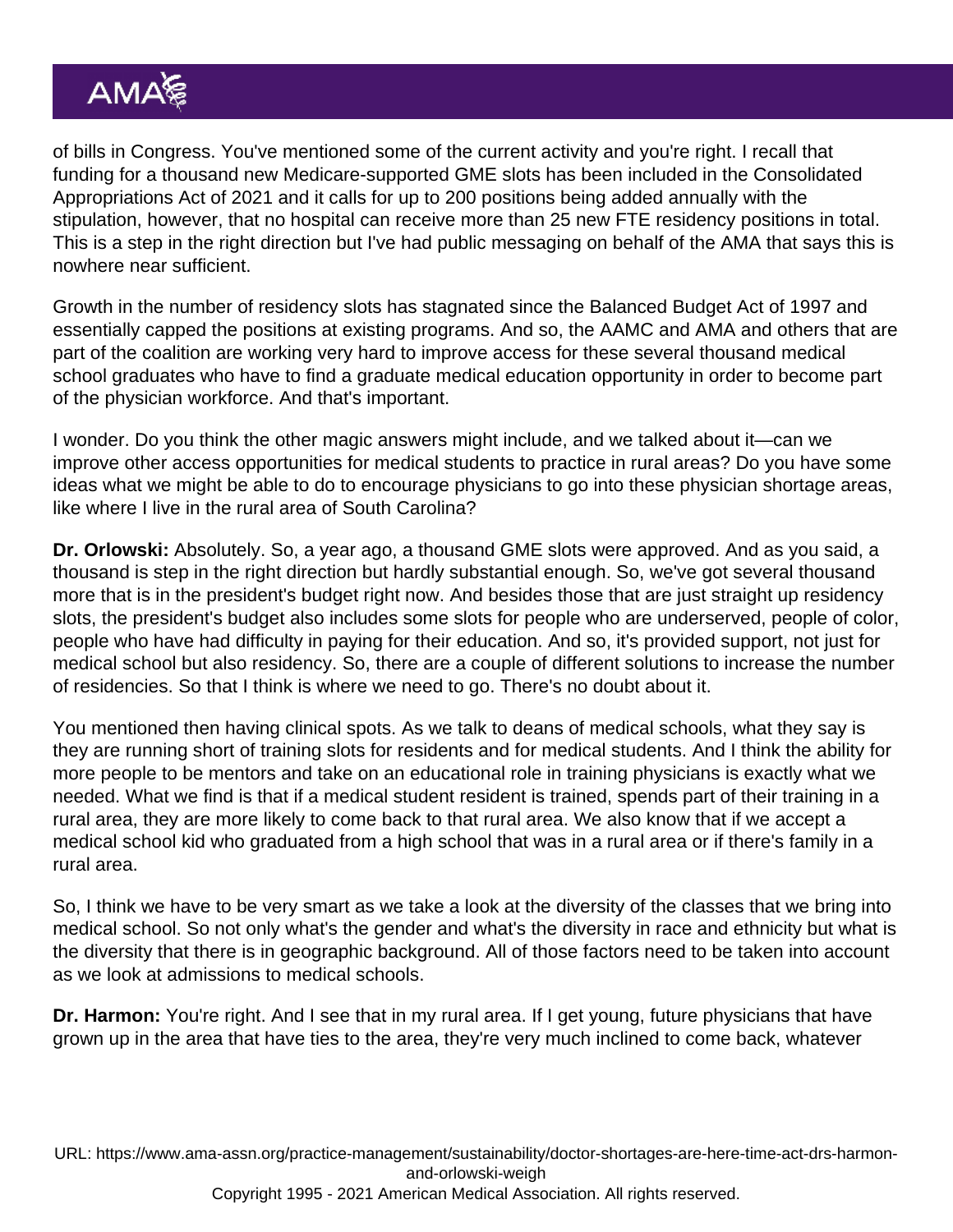special they choose, to practice in that rural area and their community. So, it very much is a fact.

I'll also tell you that the average young doctor graduates with about \$200,000 in debt and it tends to drive them to higher payer positions in larger cities and certain specialties. That might contribute to our physician shortage in our rural areas. The AMA and AAMC have both initiatives and efforts to improve that ability to serve that medical school debt and reduce the cost of medical education. And I think that's an important offering we can bring up also.

Dr. Orlowski: Absolutely. What I would tell you is the AAMC's work in this area shows that medical students and residents are attracted to positions, first of all, by strong mentors. And so once again, a pitch to have very strong mentors. If they work with a physician where they see the individual as a wonderful physician, very knowledgeable, helping someone and they can envision themselves in that particular situation, they're more attracted to that specialty. And so, we need strong mentors, particularly strong mentors in primary care. So that's what we see.

I do think that debt burden does continue to play a factor. Our studies show that there are other factors besides just cost but that becomes something that drives people very, very much. And I think that we are looking for primary care practices to continue to help mentor residents and provide clinical spots for residents where people love practicing. There's nothing worse than going to a spot where a physician says, "I'm overworked. I hate this. I want to get out of here." It just completely detracts from the experience. And so, we have to remember how important these clinical rotations are in helping to shape our future workforce.

Dr. Harmon: Dr. Orlowski, one final comment. One of the issues we talked about was improving the diversity of the workforce. When we talk about graduate medical education, the AMA has been urging Congress to provide appropriate funding to support creation and sustainability of medical schools and residency programs that have their roots in educating diverse populations, including historically Black colleges and universities, Hispanic-serving institutions and tribal colleges and universities. And I know the AAMC has a very rich plan and a very well thought out plan on improving health equity and improving the diversity of the workforce. Any comments from you on that?

Dr. Orlowski: We are strong supporters of the same efforts that the AMA, and again, we've worked closely together on this. Probably the most striking figure that we have looked at is Black men in medicine. And essentially the number of Black men in medicine is unchanged from 1970. So, the number of medical students have gone up but the number of Black men in medicine hasn't. And we do know that we need to diversify our medical schools, our residencies. And I think as we have taken a look, we have participated in a summer health education program. AMA has similar programs that they've been involved in. It really is encouraging the pipeline of a diverse group of students to take a look at medical school. And so, it's not just being good in the STEM fields and being able to go to a good college. It's how do we continue to sort support people with scholarships? How do we make medical school and residency? And we've already talked about the debt that is there.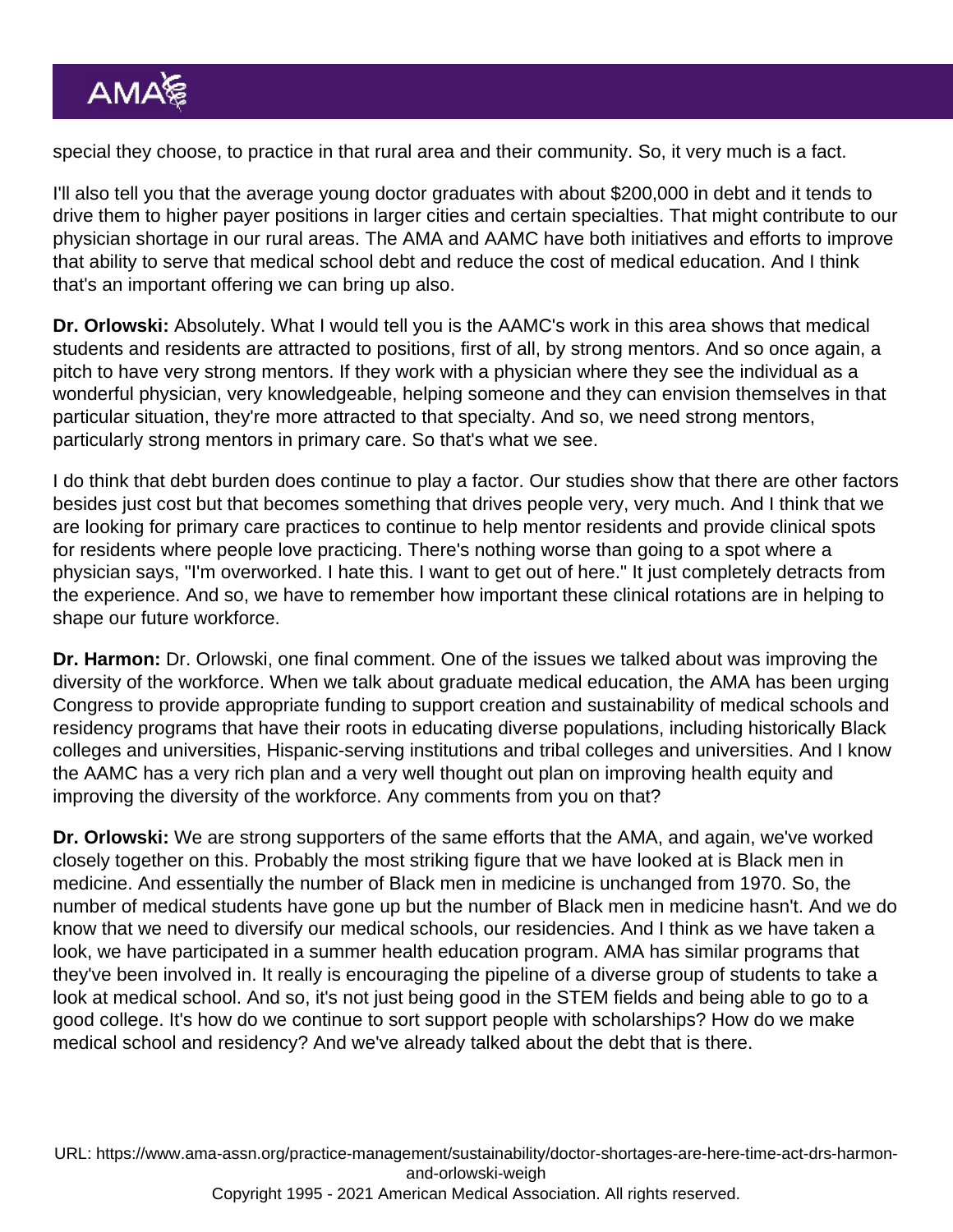The question is how do we continue to support disadvantaged students and show them that there is a pathway for them? So, I think that there's much that we need to do with scholarship assistance. We've talked about mentoring. We continue to support DACA, as I know you have supported DACA as that has gone through. And this will make us a stronger physician workforce if we continue to work on diversity.

Dr. Harmon: Well, Dr. Orlowski, we've had a very good conversation about a lot of things. One big problem, of course, is not having enough doctors in the next 10 years. But there are other huge challenges, not just about enough doctors per se, but the shortages. We've had some conversation about the right types of doctors and specialty, diversity and practice location. We're doing things now to make headway in these areas. What do you think we can do not only now, but in the future beyond what we might have discussed?

Dr. Orlowski: You're right. Dr. Harmon. So, I would say a couple of things. One is to continue to promote those areas where we see shortages. Primary care certainly needs to be promoted. One thing that I would point out that really, really has come to light, we talk about the pandemic and everyone thinks COVID. But I want to think pandemic and think opioid. And we are very, very short of psychiatrists and behavioral health physicians. If we take a look at the aging within different specialties, actually the mean age is extremely high in psychiatry, meaning that we're going to have more individuals retire in that area.

So that is a specialty along with primary care, along with general surgery that we need to continue to encourage people to go into. I had a conversation about a year or so ago with the American College of Surgeons. They are concerned about the numbers and are working to make sure that they support well-being, that they support a diverse workforce. Many of the issues that you and I have been talking about, that the AMA and AAMC have been working on. So, I think all of us need to be involved in that.

And then in regards to different areas, I would say that there's a couple of programs. One is that more medical schools are having regional campuses and that is to provide experience in rural areas or different non-urban areas where physicians are needed. We want physicians to be trained in those areas and we know that they will go to those areas if they have training in that area. So, I think regional campuses is one way.

One very interesting program that I can tell you about is that in the state of Wisconsin, there was a regional medical campus that was opened in the Northern part, a more rural part of the state. And so that campus was opened and they specifically looked at attracting individuals with a rural background, as well as a diverse background. And then with the state and the medical school, what they ended up doing is putting in two residency programs in that area, one in primary care and one in psychiatry. And quite frankly, that's exactly what that area needed. What we know is that upwards of about 60% or so of residents will practice within 15 miles of where they finish their residency. That number used to be 70. It's now lower. It's about 60%. But still if you can retain 60% of residents and you'll have the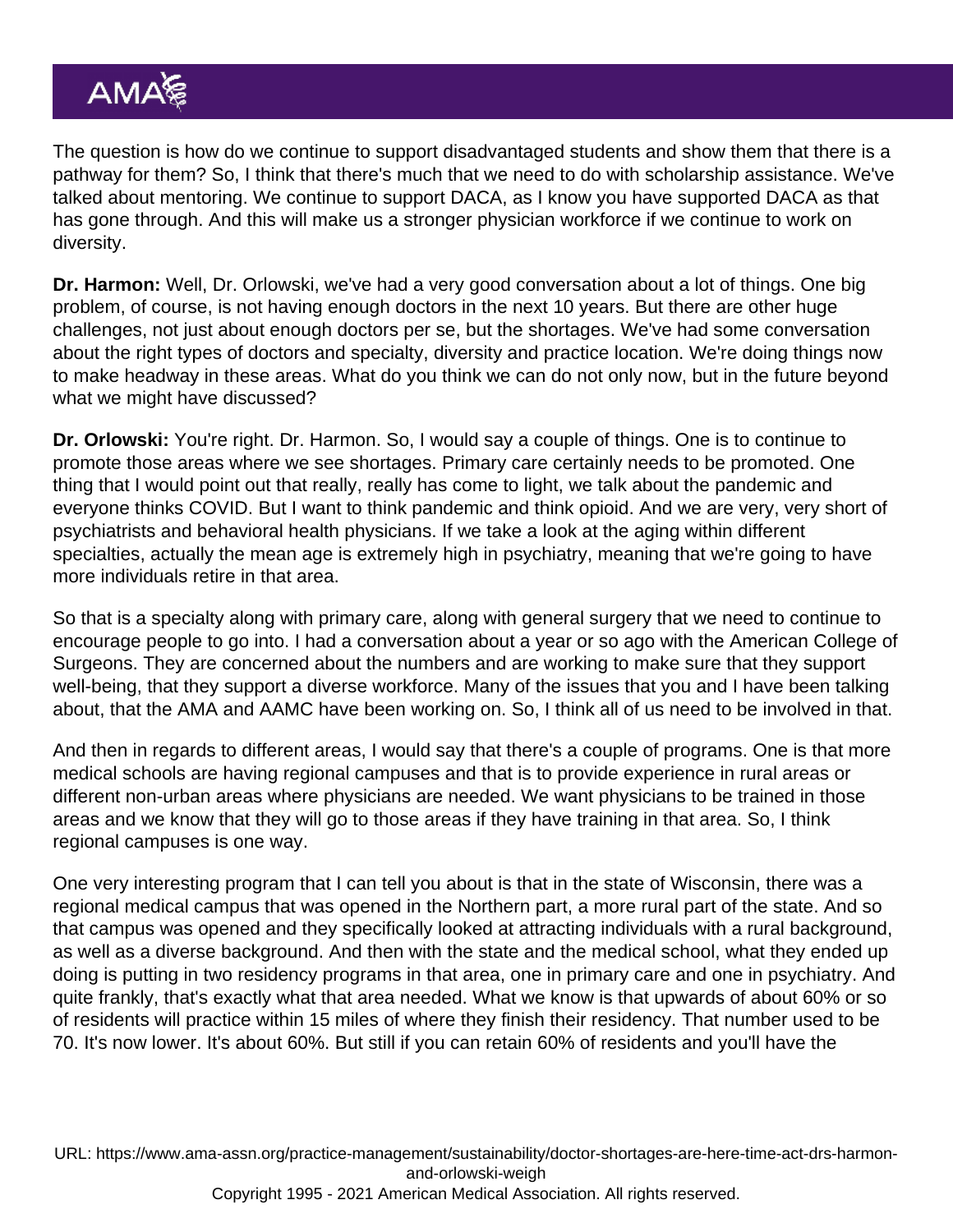residency in a rural area, that's one of the solutions. So I think that there's creative ways.

The second thing that we have been working with is HRSA. HRSA is taking a look at how they can bring physicians into underdeveloped areas using federally qualified health centers. And so, again, we know that residencies have been developed in these areas and we know through some of the Title VII support, we can bring individuals into residency and then to train and to practice in these underserved areas. So those are two examples where we have been working and looking at making sure we're dealing with some of the really significant geographic disparities that we see.

Dr. Harmon: Dr. Orlowski, one of the things I would comment on, and I've had some conversations with an academician or two, about improving the number of graduate medical education slots. I mentioned that they do have some growth, a thousand here, a thousand there so to speak, and they're limiting them to certain areas and certain types of specialties. They, meaning the government is recommending that we expand, as you said, residency slots in more community-based residencies, which would be great for the physician shortage areas, no question. But I think it does beg the question of how much infrastructure might be in place. If we limit growth, if we as a profession, limit the growth of graduate medical education opportunities to small communities or regional centers that may not have an existing infrastructure of academics. Not necessarily research but just academics and teaching scientists as it were, then it's hard to get some of our surgical specialties or medical oncology type specialties or other specialties that are more organ-based as I would call it as a family medicine specialist.

That you really don't have the teaching infrastructure or the clinical skill set or the clinical range that you might be able to qualify to graduate a fully certified and trained specialist without having more infrastructure in place. And it's going to take a long time to put infrastructure in place to do this.

So, in the short term, perhaps we could ask a bit of a waiver to allow our existing residency programs that have some larger institutions as their academic base to grow their graduate medical education opportunities to help provide the specialty care that we are anticipating, you at the AAMC and we at AMA are anticipating being physician short specialty areas in the coming decades.

Dr. Orlowski: Yeah. I couldn't agree with you more. You know what? It's expensive to educate medical students and residents. It really is. And as we take a look at the large academic medical centers who, they have professionals in adult education and the infrastructure that's needed for residency programs. So, I agree with you. If a rural hospital or a rural clinic is interested, I really think partnering so that the infrastructure is there is absolutely what we need to do. The AAMC on our website has a PowerPoint presentation that anyone can take a look at that talks about sort of the cost and the resources that you get. And people always think, "Oh, you get money from the government if you have graduate medical education." And well, believe me, we're grateful that we have some money but it doesn't cover all the expenses. It is expensive to have an educational program.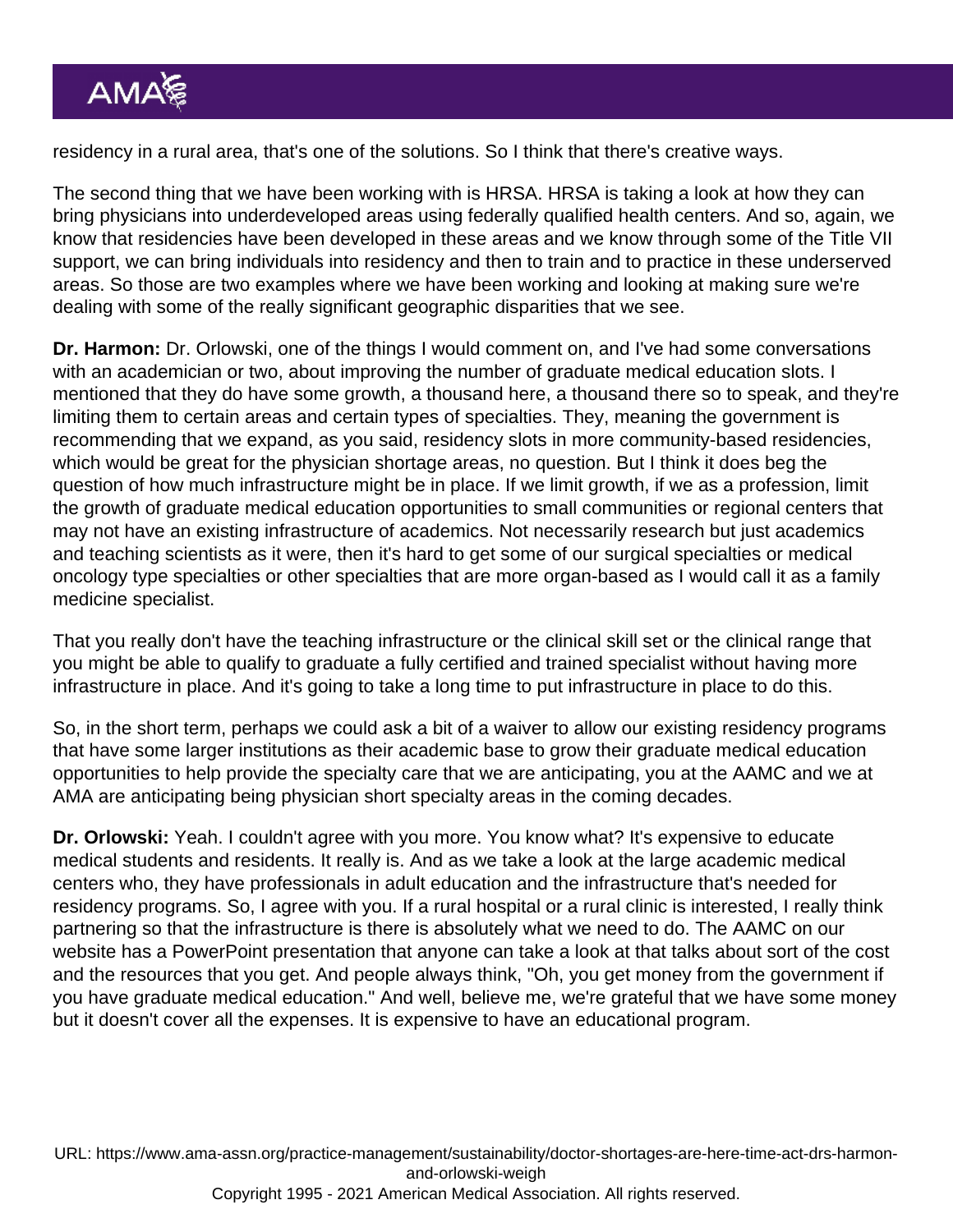On the other hand, though, as I've talked to some areas that I would say is atypical to have residency programs, I think you have to take a look and say, "Why are they doing this?" So, for example, HCA, very large chain of health systems, hospitals across the United States. They have gotten into the graduate medical education business over the last couple of years. Now HCA is not known for academics. That wasn't their core competency. But as they took a look at the number of physicians that they needed and that they needed to continue to have in order to support their hospitals and their ambulatory clinics, they understood that they needed to participate. And so, you saw, actually under Jonathan Perlin, an expansion of their GME program. And I mentioned that Dr. Perlin now is moving over to The Joint Commission. So, we'll watch and continue to see if HCA continues this.

The other group that has gotten into training medical students is Kaiser. Now Kaiser did have residency programs before but not medical schools. And Kaiser took a look and said, "As part of this need for physicians, we need to participate and we're going to open a medical school that is supported by the Kaiser Permanente Group." So, I think that you see many systems saying, "We know it's expensive. We have to do this right, but we need to be part of the solution." And so, we're seeing a growth of residency programs in not just the large, typical academic medical centers but we're seeing growth throughout.

You and I have talked about the support needed for the historical Black colleges, which really are the place where diversity in workforce, where the most physicians of color are trained. And we need to continue to support HBCUs but we also need to diversify our other medical schools. So, these are all areas that we need to continue to support and work on. And the bottom line is we have a growing number of medical students and we need more residents.

Dr. Harmon: We do. And I think to kind of put to rest, I've heard some of my patients when I describe the physician shortage because I have a shortage here in my community. We talk about not enough family doctors and everybody's worried when I'm going to retire, what are we going to do? How many doctors will it take to replace me and my practice? And I understand all of that. And we do see right now a gap that doesn't have a lot of quick fixes.

The point is you can't just quick fix a doctor supply. It takes years of training for physicians to be qualified. You can't just say, "All right, we need more doctors in five years. Let's turn out more." To your point, it takes years of college and medical school, graduate, post-graduate medical education. You're looking at a seven-to-10-year career, after a year or two of college, before we can enter the workforce.

Dr. Orlowski: That's right. And what we have said to the federal government is, "Wake up, look at what the shortage is. And if we are going to affect the shortage that we anticipate in 10 to 15 years, we must act today." It is absolutely needed. And you know, people talk about, "Oh, physicians are trying to control the number of doctors." Actually, couldn't be further from the truth. If you take a look, the schools that have opened since the 2000s, some of these are state schools. Some of these are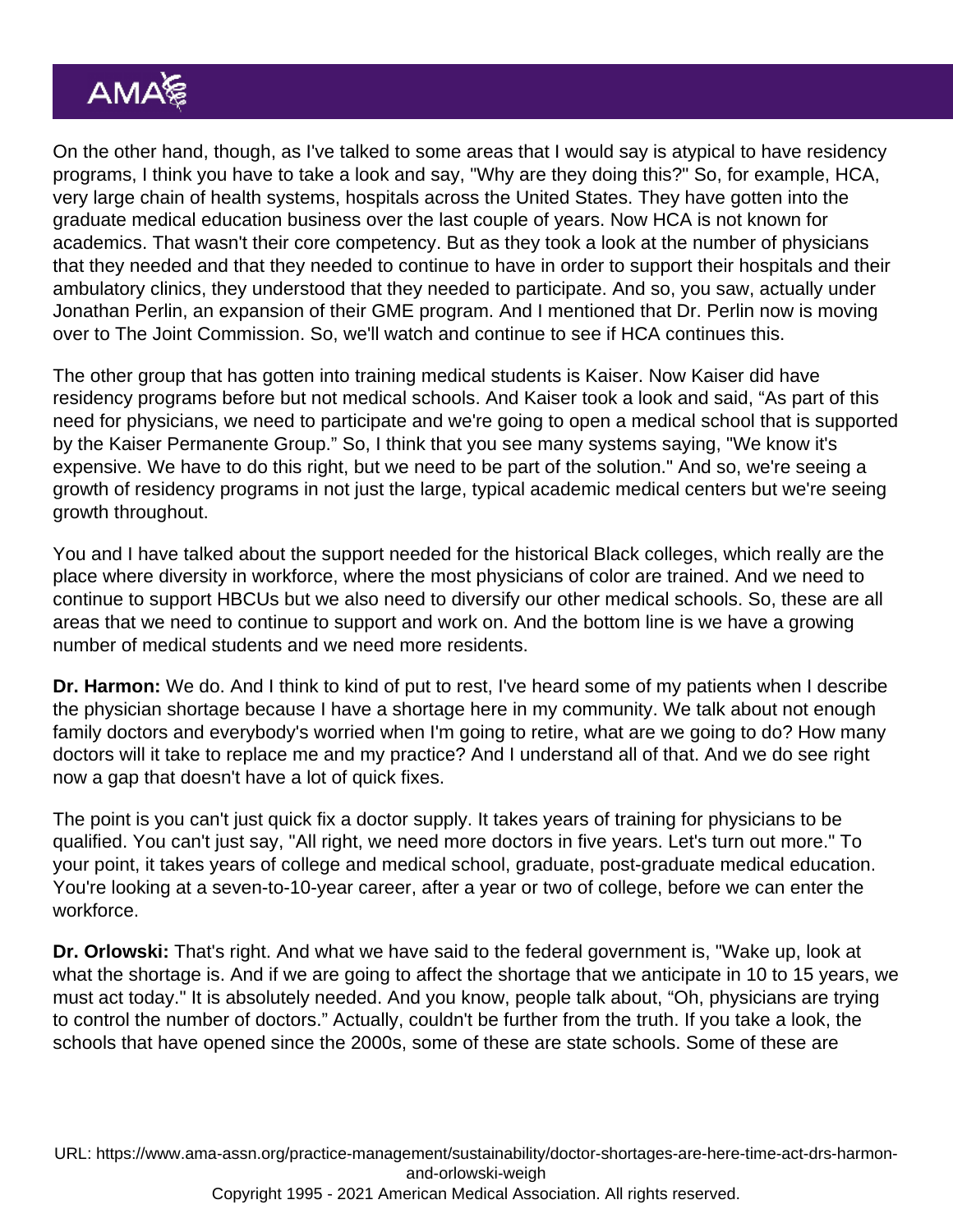private schools. Really, there's no one organization that can control that. Now, certainly the AMA and the AAMC, in partnership, have for a long time supported the LCME, which is the accreditation of medical schools. But there's nothing that says only this number of doctors. We have said, if you have the resources and you meet these accreditation standards, there's no limit to the number that get approved.

And so, I think the growth of medical schools over the last 15, 20 years is an example that there really is no impediment to the growth of medical schools. It's just an impediment to have the resources and the time and the people who dedicate themselves to having a very solid, very good medical school.

Dr. Harmon: Absolutely. And I'll comment, not only at students getting into medical school but to your point, typically, traditionally medical schools have a couple of years of basic science where you learn the pharmacology, the cell physiology. You learn the language of medicine. You learn the science. Then you have a couple of years of clinical experience. And the third- and fourth-year medical students really have to struggle, to my experience and your commentary earlier, in finding clinical practice locations.

Because to the point that we have a physician shortage, that means we have less opportunities, especially in the rural communities where I live, for physicians that are already busy and very burdened with their clinical to take care of the growing patient population in physician shortage areas, to take on the extra task, not a burden but the task in their workday to teach and train and become that role model and mentor for medical students is problematic.

So, we really have a problem now that urges Congress to open up the opportunities for us to get more training slots and to incentivize physicians to reduce those barriers to patient care, barriers to physician satisfaction and wellness, so that they can have the time and the energy and the enthusiasm to train these medical students and have them experience how much fun and joy it is in being a doctor.

Dr. Orlowski: You and I, Dr. Harmon, have talked about the need for the federal government to step up support. One thing that I would remind individuals who are listening to this is that there is a role for state and local governments as well. And so, we both at AAMC and the AMA have supported areas. I'll give you an example. In Texas, as they've taken a look at the tremendous shortage that they've had, they actually have built medical schools in Rio Grande and in Tyler. They've taken a look at their state and from a state economic, how are we going to support the people? What they've said is besides schools and places to work, we need to have a solid health care system within Texas.

And so, you see that state governments have a role in helping to support new medical schools. But also right now, there are about 40, 43 states and the district provide some support to graduate medical education. And that support needs to not only stay but we need to take a look and say, "Are the states and the local governments doing enough to support residencies?" So that's another area for people to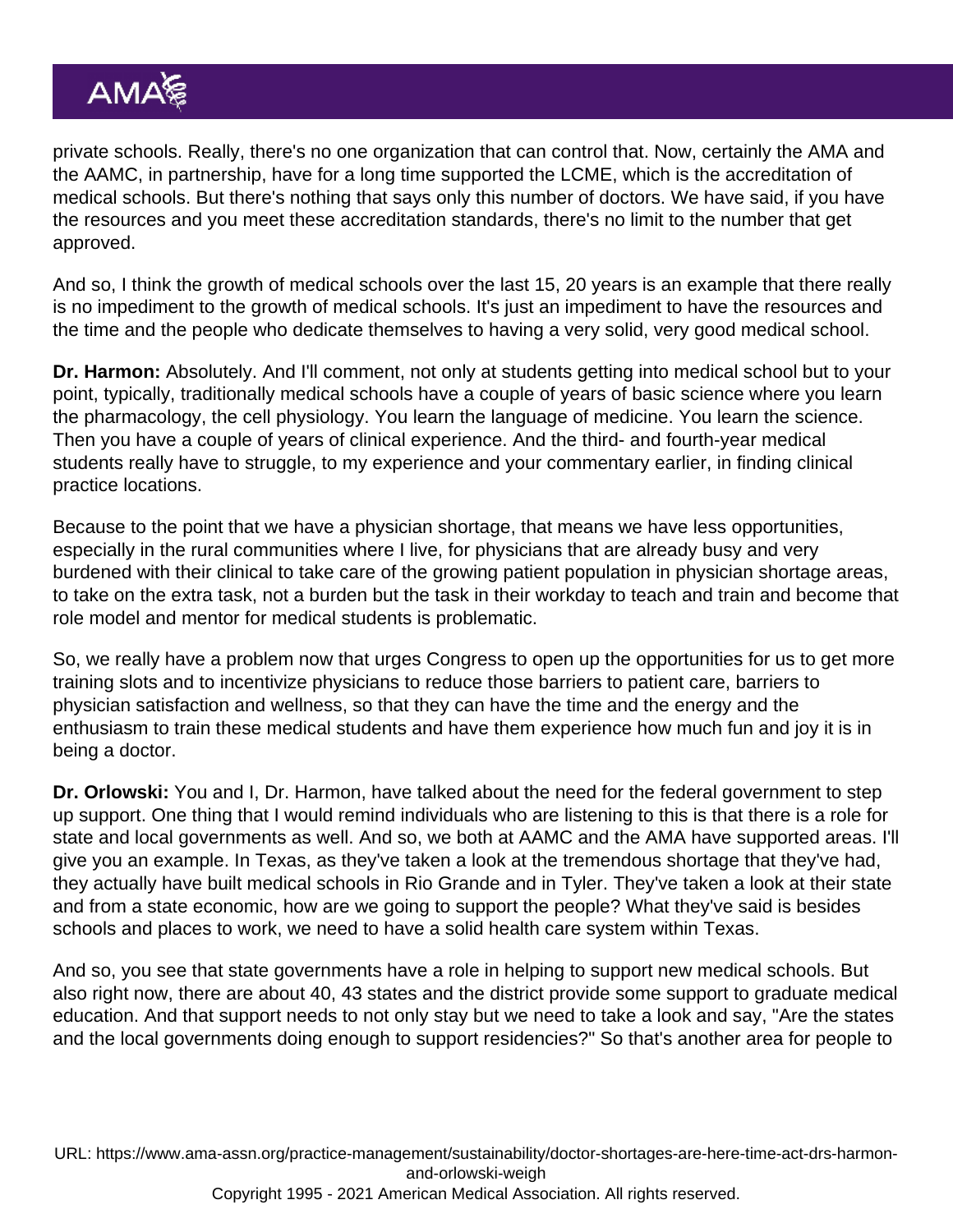become involved in and to encourage and to make sure their representatives understand what the shortage is and what can be done to help it.

Dr. Harmon: To your point. I've had some personal conversations. Many of my physician colleagues in organized medicine have the same conversations with state legislators who are asking, "Well, let's just have another medical school, Dr. Harmon in the state." It is good to have a medical school but they need to understand that we have to have the graduate medical education opportunities. And that's a very good resource to bring on board, as the state legislature and the state economic support is critical to taking care of our patients and making sure that health care for all becomes a reality. That is a great idea.

Dr. Orlowski: Absolutely. And when you say care for all, I'm going to take us in a sort of another direction that we have to talk about. The numbers that we look at, that we've been looking at as we start with today's numbers in regards to access and the number of physicians, and we say, "Okay, we know there's a shortage in primary care and in psychiatry," but let's take a look at the growth under a couple of different scenarios. If we had more doctors, if managed care was different and we look at all of these scenarios. The one part of the report that I'd like to make sure I highlight is that there's a part that says equity of utilization. And that's a fancy word that we were trying to say that right now, there is not equity in access to physicians.

We know that the white population has a greater access than the African American, the Hispanic and other people of color. And so, one of the calculations that we do is a calculation that says, what if everyone had the same access? And if everyone had the same access, we would need more than a hundred thousand physicians today. So, you and I have talked about the growth that we need based on the population and the aging of the population and sort of the system staying and growing as it is.

The other calculation that is in our most recent report challenges the current status and says let's not grow a system that just grows off of the current base, so to speak. But let's have a system where there is access and there's equity of utilization to all populations. And those numbers become even larger. So, as we seriously, we as Americans seriously take a look at equity and our role in looking at and promoting diversity and equity and inclusion, the numbers that we need for an adequate physician workplace are even larger.

Dr. Harmon: Impressive numbers and sobering numbers, I would say. The AMA's strategic mission is to advance the art and science of medicine and the betterment of public health, and to your point, the betterment of public health for all. So, health equity is an accelerator for all of our strategic arcs and clearly the AAMC understands that and lives that recommendation as well. We have quite a challenge ahead in our physician workforce.

Dr. Orlowski: We do.